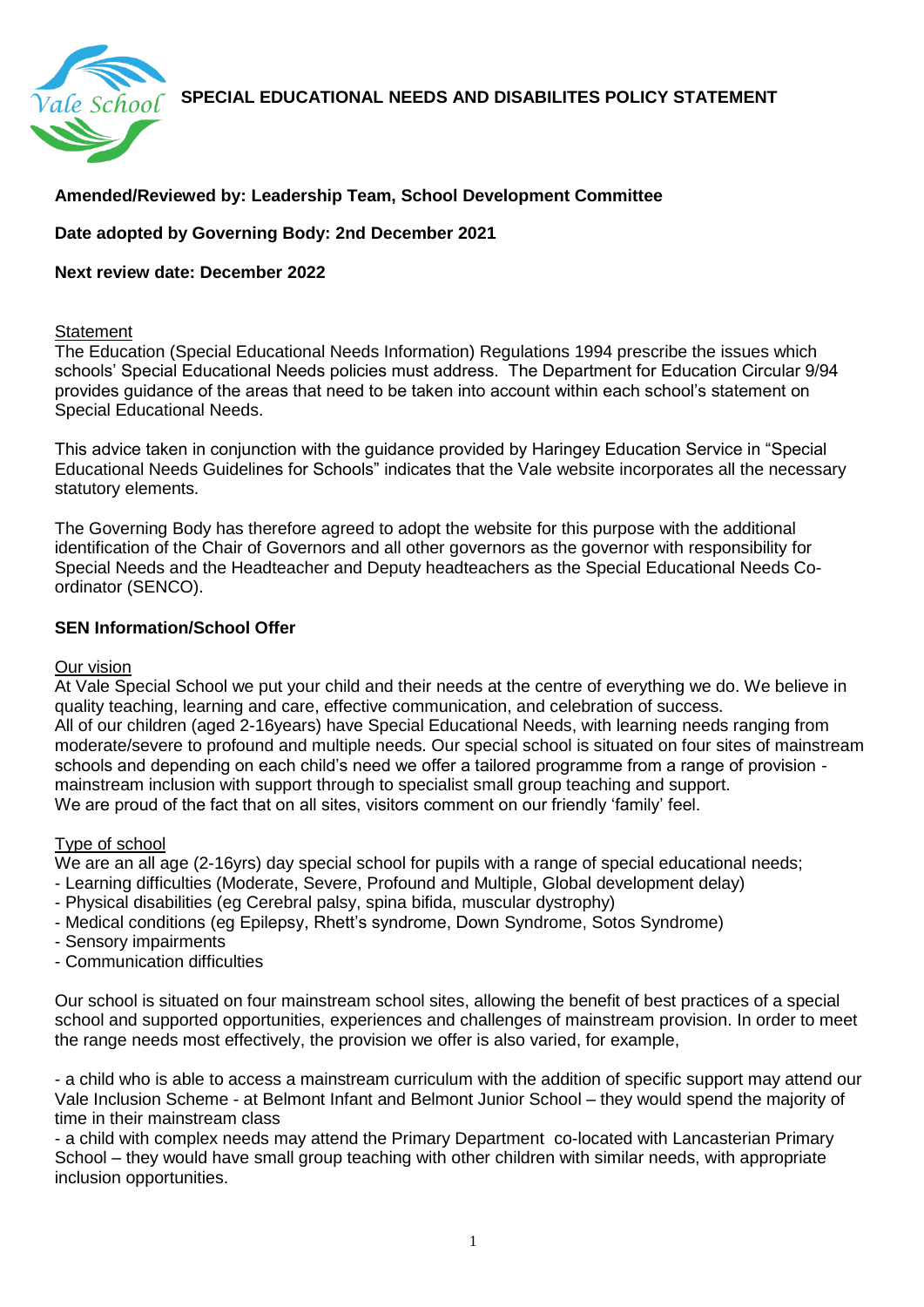-a secondary aged student will attend our Secondary Department which is co-located with Duke's Aldridge Academy, they would have a programme tailored to their individual needs, ranging from specialist teaching to full mainstream inclusion.

Our Ofsted rating is Good - Vale School was inspected by OFSTED for a Section 8 short inspection on  $18^{th}$  June 2019. They said...

- This school continues to be good. The leadership team has maintained the good quality of education in the school since the last inspection.
- Staff at your school genuinely care about every child
- Parents and carers speak very highly of the school. They feel that home school communication is excellent, and that the `leadership are here to listen to us
- The governing body provides clear strategic leadership, and offers effective support and challenge to you and your staff
- Leaders and governors have established a safe culture that is visible throughout the school. All staff receive appropriate safeguarding training. This has ensured that safeguarding responsibilities throughout the school are taken exceedingly seriously.
- All teachers plan lessons to match individual pupils` learning goals. Throughout the school pupils are becoming increasingly engaged with lessons and curious about learning
- Teaching staff have an in-depth knowledge of pupils` special educational needs`, and are able to set purposeful and meaningful targets. Regular assessments allow leaders to swiftly put interventions in place if pupils are at risk of falling behind.
- Highly effective partnership with speech and language therapists has helped train school staff to use a range of communication support strategies….As a result the whole community, including governors and parents, understand the importance of removing communication barriers
- You make the most of being co-located with mainstream schools….. The environment is inclusive, and there are many opportunities for mainstream inclusion; pupils develop resilience, and get to feel part of a wider community.
- Pupils know what they and their peers are working towards. They celebrate not just in their own, but also their classmates` achievements. Pupils are proud of their school

How we know if a child/young person has special educational needs

If you think that your child needs a special school place, please contact Vale School for a visit on 0208 801 6111.

- Admissions to Vale School usually come through the Haringey Special Educational Needs Panel. - Children are likely to have an Education, Health and Care Plan (EHCP), but they can be admitted on an assessment place if they have not yet received one and it is an appropriate placement.

- We carry out an initial assessment of your child's needs with parents/carers, school staff, therapy staff and school nurse to identify the best support for them.

What we do to help children/young people with special educational needs As a special school, our provision is designed and adapted to meet the needs of every child.

- We very carefully plan and tailor teaching and learning to the needs of the individual child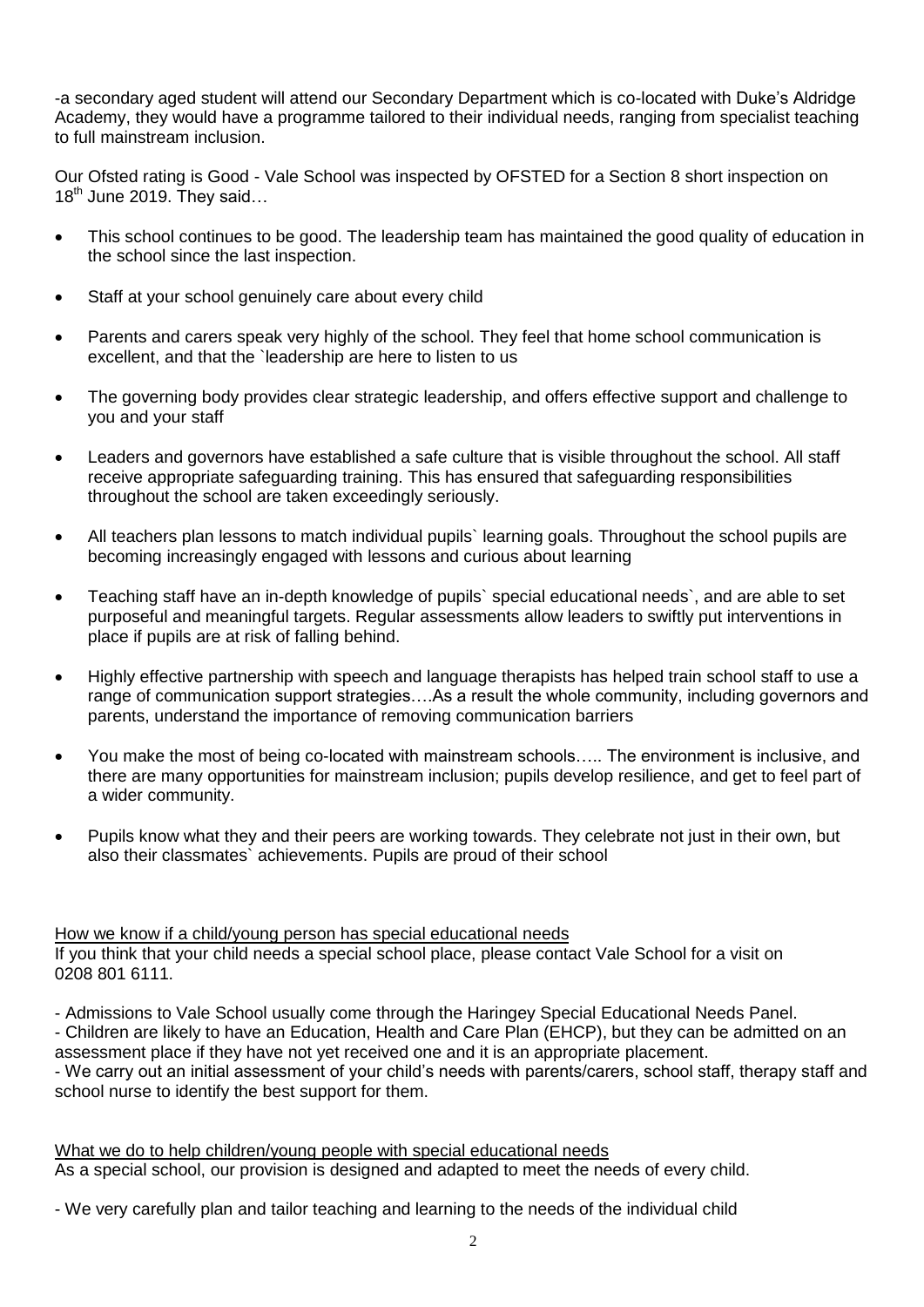- We manage therapy, medical interventions and programmes through education and health staff working together with children and their families.

- A typical Vale class will have between 6 and 10 pupils per class, with a staff class team of a fully qualified teacher and at least two special needs assistants.

- The school nurse, speech and language therapists, occupational therapists and physiotherapists are all based on site and they work very closely with class staff teams.

- Dieticians and a variety of other health, education and social care professionals may be involved when and where appropriate.

- We have a Hydrotherapy Pool on the Vale @ Lancasterian site and children from across the school will access hydrotherapy sessions according to their needs.

-We have a child psychotherapist to support emotional needs of pupils and parents/carers, as required

How we adapt our teaching for children with special educational needs

At Vale School we tailor and adapt our teaching to meet children's learning needs and their communication, physical and emotional needs. Every child is challenged to achieve through appropriate goals and teachers ensure that strategies and activities are appropriate and enjoyable.

- If your child has profound and multiple learning difficulties they explore the world around them through sensory approaches eg touch, smell , taste exploration; they learn to make choices, express their likes and needs, develop a sense of security and establish positive relationships.

- If your child has severe learning difficulties they access learning through functional activities, structured play and life experiences. There is a strong emphasis on developing independence skills and understanding expectations and making appropriate choices.

- If your child has moderate and/or specific learning needs, they work within the range of national curriculum subjects for their key stage. Teaching is modified to reflect their developmental level and special educational needs. Pupils in this group typically spend some time in mainstream classes with support. The teaching activities will focus on your child's skills in all subject areas with an emphasis on developing independence.

- If your child can access mainstream classes then we offer this through partial or full inclusion into our partnership mainstream schools. They are supported by our highly trained inclusion team in lessons. Inclusion also involves groups of mainstream pupils joining Vale classes on a regular basis.

How we decide what resources we can give to a child person with special educational needs We are a Local Authority Maintained special school so therefore all funding is allocated to meet the needs of children with Special Educational Needs and/or Disabilities. Each child's needs are assessed individually and resources are allocated according to their need. Resources and specific equipment is bought either by the school, the Local Authority or the Health Service, depending on needs and recommended by specialist professional input.

How we check that a child/young person is making progress and how we keep parents informed

- We assess every child's progress on a regular basis and link assessment to future planning for every child - We have termly meetings to discuss your child's progress and how home and school can work together on supporting your child.

- Every child has a Pupil Support Plan (PSP) which is updated at each meeting.

- We track children's progress throughout the year and over the years and discuss this with parents

- Every child has an Annual Review meeting where the EHCP is reviewed and parents and professionals can discuss and review the child`s progress

- We hold regular meetings for parent groups to support them in particular aspects of their child's needs.

### Support we offer for children's health and general wellbeing

- We create a nurturing environment for small groups of children with familiar, caring staff. Staff are well trained and skilled in understanding and responding to physical and emotional needs.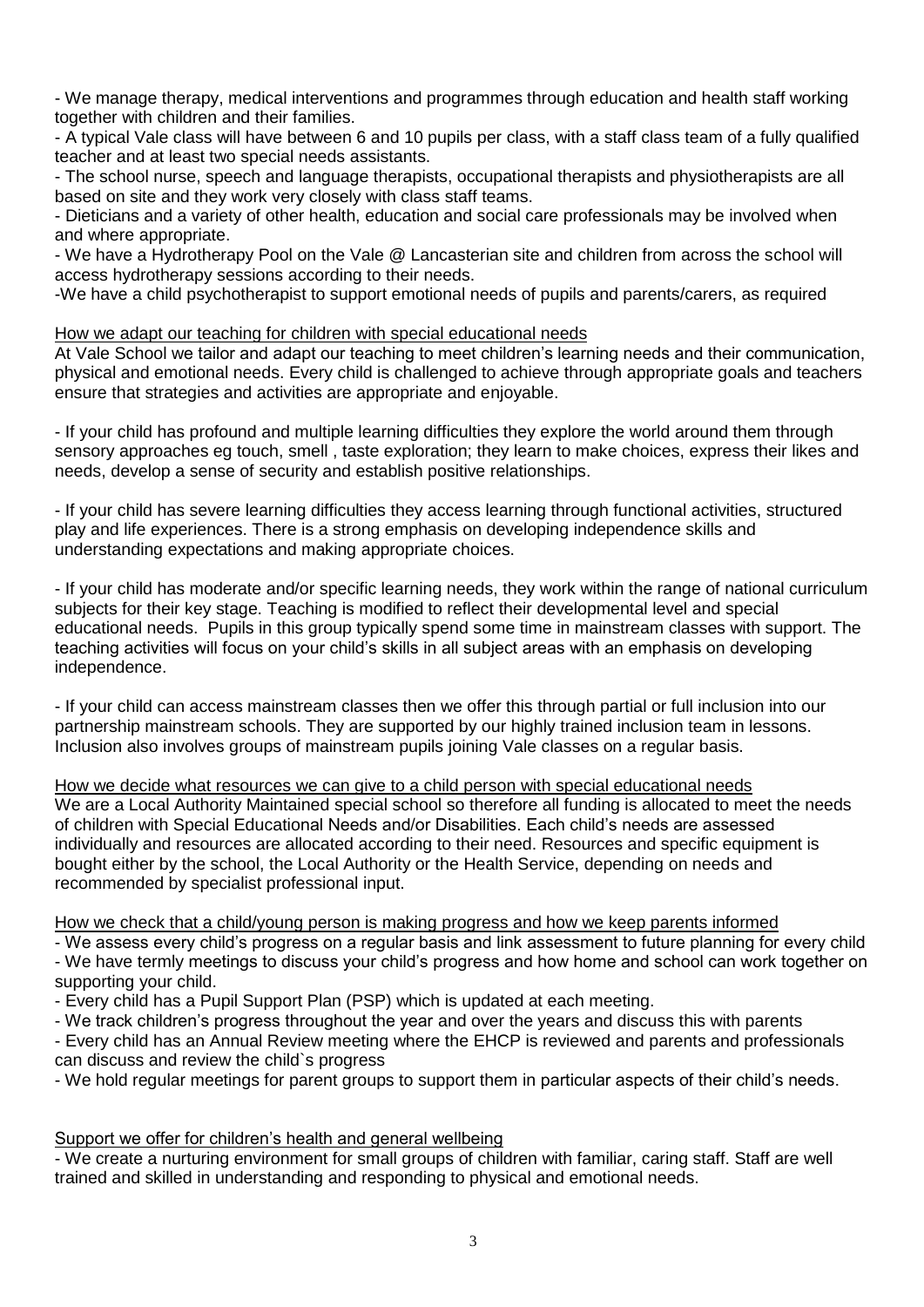- Staff follow our procedures in administering medications and the school nurse guides and trains staff in ensuring that correct and safe procedures are followed

- We have a paediatric school nurse on site, who ensures all health issues are addressed promptly and effectively. She works closely with the consultant paediatrician, who holds medicals at school and follows up with other health professionals to support children and their families.

- Dieticians see children and their parents at school to meet children's nutritional needs

- Team of physiotherapists, occupational therapists and speech and language therapists, who work closely together, ensure the physical and communication needs of pupils are met

- Where children have therapy programmes to follow, therapists give ongoing training to school staff, enabling them to carry out programmes with the children safely and effectively

- We have close links with the Disabled Children's Team and a manager social worker attends regular meetings to ensure all children and their families have the input from social services they need

- We take safeguarding seriously and it is at the heart of our policies and practice
- Intimate care is carried out by trained staff, with an emphasis on safety, dignity and comfort
- We focus on understanding and supporting every child and we celebrate good behaviour
- We ask children for their views through questionnaires
- We have a school council where children can give their opinions and ideas about the school

### Specialist external services we use when we think extra help is needed

We access many external services in order to support our children and we work in partnership with a range of health professionals and services. Children and their parents have access to:

- Full time school nurse
- Physiotherapists
- Speech and language therapists
- Occupational therapists
- Hydrotherapy or swimming
- -Child psychotherapist

Vale pupils have access to a dedicated consultant paediatrician and have annual medicals as required. Many Vale pupils also access dietician services and CAMHS LD (Children and Adolescents Mental Health services, learning disability team)

Vale pupils and their families have access to support from The Haringey Children with Disabilities Team, a dedicated, specialist team of social workers. We work closely with this team to support children and families.

We work closely with Haringey Educational Psychology Services. We have partnerships with other schools and community organisations in order to enhance the life opportunities of our children. We work with a Creative Partners organisation, the Royal Academy of Dance and Haringey Music Services to enhance our Expressive Arts curriculum. Secondary aged pupils and their families have weekly access to the Open Door psychotherapy service. Pupils at the Primary department also have regular input from a specialist Music teacgher, a classical pianist and Flamingo Chicks dance company

Our school is the Youth Sport Trust Project Ability School for North London. As such the school is a specialist school for disability sport and has long standing partnerships with a range of sports organisations and clubs including Tottenham Hotspur Foundation, Panathlon and Middlesex County Cricket Club.

### Staff training

We have an excellent, thorough induction process for all new staff. All staff attend regular and school based training to support pupils'

- medical needs (administering medication, emergency medication),
- physical needs (Postural management, Therapy programmes, specialist equipment),
- care needs (feeding including Gastrostomy feeding, personal care, behaviour management).

Staff also have regular training on specific areas, for example:

- Safeguarding(Policies and Procedures)
- Curriculum Development (Sensory Curriculum, Early Years Foundation Stage Curriculum)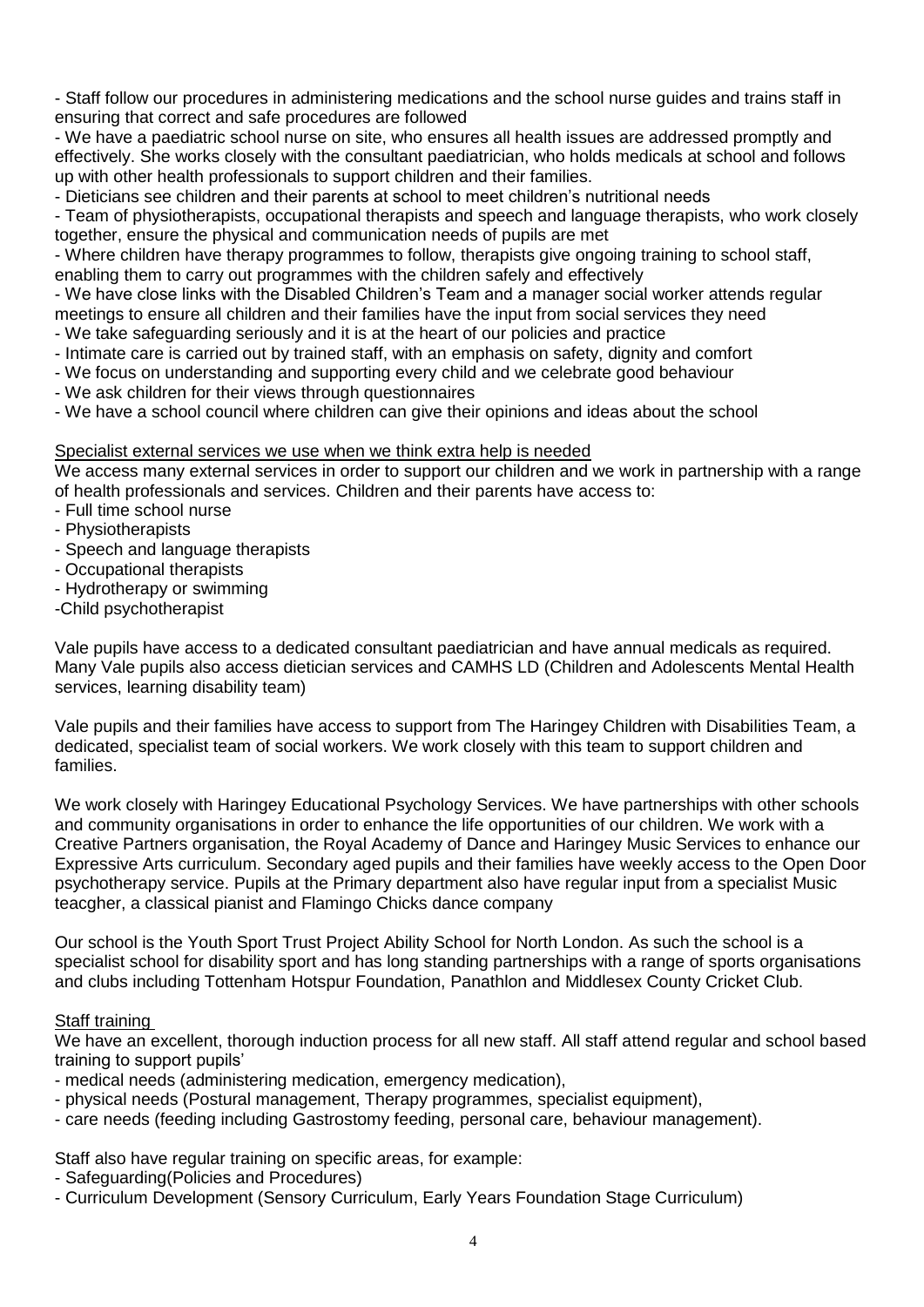- Specialist training for Individual learning needs (Down Syndrome, Sensory Impairment, Literacy and Numeracy, ADHD)

- Pupils' Communication and Language Difficulties (Makaton signing, Communication books – PODD system, Communication aids, Individual programmes)

- Health and Safety (Manual Handling, First aid)

### Admissions

Admissions may be made at any time of the year into any year group.

The school admits children from Haringey and other neighbouring boroughs. Before admission an initial assessment of the child's learning and medical/therapeutic needs is carried out. Parents/persons with parental responsibility play an important role in this process and are invited to visit the school with their child, talk to the Headteacher or member of the Senior Leadership Team, see the class into which their child may be admitted and talk to appropriate staff.

Visits by Vale staff to the prospective pupil's home or current placement can then be facilitated to ensure effective liaison and a smooth transfer.

All admissions for Haringey residents are made through the Special Education Needs (SEN) of the Local Authority (LA). You can contact Central SEN Services at: 48 Station Road, London, N22 7TY. Tel: 020 8489 387 For admissions from other boroughs, the home borough SEN department will need to be contacted.

#### How we include children/young people in activities and school trips

- We are proactive in looking for opportunities for children to access any activities at school or within the community which enhance their learning, independence or well -being.

- All children are fully included in a wide range of school trips (including those of its partnership schools) through careful planning, risk assessments, additional support and the use of adapted transport.

- Children have regular lessons within the local area to develop their life skills. These may include, for example learning how to use money through visits to local shops.

- Children have opportunities to go on residential trips or specific day trips supported by Vale staff with input from the therapy teams. Parents are closely involved in preparation of these trips attending planning meetings and individual consultations to discuss the specific needs of their child.

#### Our school environment

- We have a fully accessible environment for all children, staff and visitors.

- Our buildings are fully wheelchair accessible, including disabled changing and toilet facilities.

- We continually monitor school buildings to ensure pupils who use specialist equipment e.g. wheel chairs frames, can move around freely without experiencing barriers to access.

Our Accessibility Plan is regularly reviewed and updated - please see separate plan.

#### How we prepare for children/young people joining our school and leaving our school

- We hold initial transition visits with parents to share information and become familiar with your child and their needs.

- If your child is moving from a different school or setting, we liaise with them to share all relevant information and ensure resources are in place prior to start date.

- We hold coffee mornings with Therapy staff and school nurse to meet with new parents and children